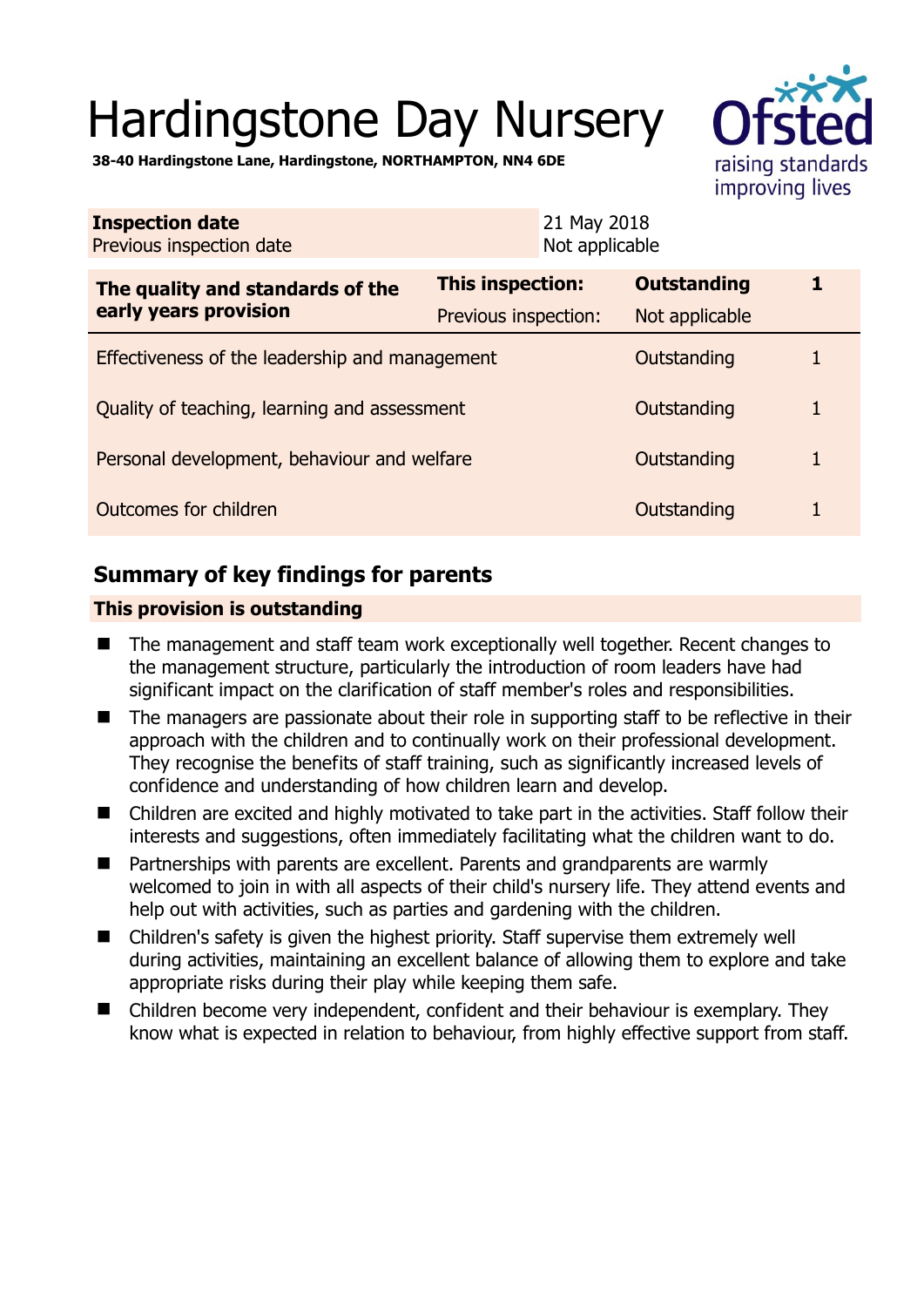## **What the setting needs to do to improve further**

#### **To further improve the quality of the early years provision the provider should:**

■ extend even further the opportunities for children to recognise and use a range of technology.

#### **Inspection activities**

- The inspector observed the quality of teaching during activities inside and outside and assessed the impact this has on children's learning.
- The inspector completed a joint observation with both the nursery managers.
- The inspector held meetings with both the nursery managers and with four members of staff. She looked at relevant documentation and checked evidence of the suitability of staff working in the nursery.
- The inspector spoke with staff and children during the inspection.
- The inspector spoke with one parent during the inspection and took account of written feedback from parents provided by the nursery.

# **Inspector**

Melanie Eastwell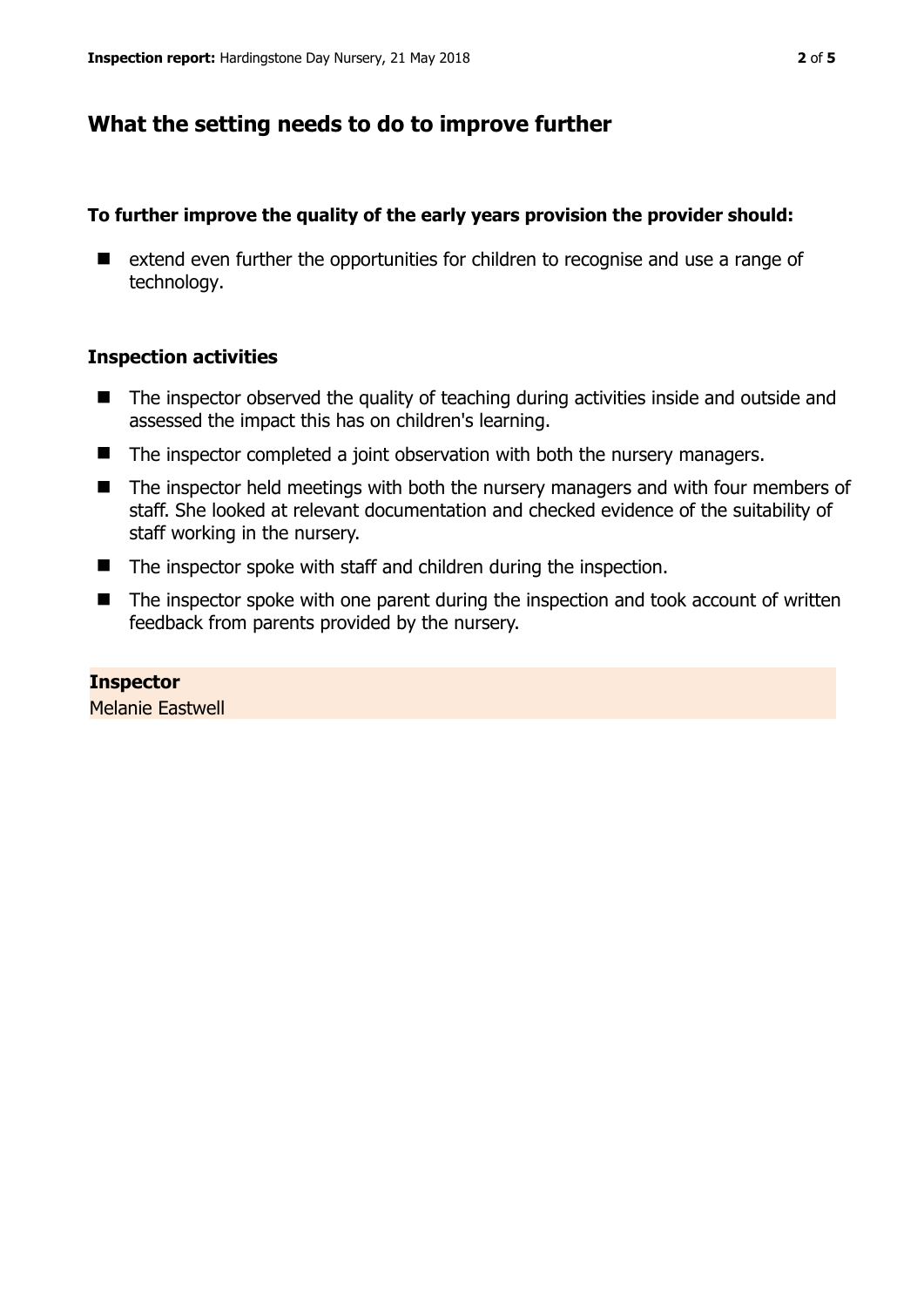## **Inspection findings**

## **Effectiveness of the leadership and management is outstanding**

The arrangements for safeguarding are effective. All staff are very confident about how to keep children safe and protect their welfare. A commitment to regular training and discussions during team meetings ensures that staff are able to identify concerns and follow the nursery procedures for recording and reporting any child protection issues. Staff are fully supported to develop their role in the nursery. Managers focus precisely on individual's professional development through supervision, mentoring and appraisal. Highly effective monitoring of children's progress results in those who require extra support being identified swiftly. Very effective, focused plans are devised with parents and implemented successfully to help children catch up.

## **Quality of teaching, learning and assessment is outstanding**

Outstanding observation and assessment are truly intertwined with the planning for individual children. Staff take full account of children's interests on a daily basis and this results in them being eager and motivated to take part in the exciting activities. Babies show wonder, smiling broadly at staff as they watch bubbles float across the room. Toddlers are excited to develop their physical skills as they use a low-level climbing frame, going up and negotiating the slide. In the garden, older toddlers become engrossed in exploring soil, mixing it with water and using sticks and leaves. Pre-school children follow an enduring interest in pirates. They thoroughly enjoy mixing paints to colour a large box. Across the nursery the quality of teaching is excellent. Staff are highly skilled at engaging children, helping them to think about how to solve problems they encounter. They facilitate learning by extending the opportunities available to children.

## **Personal development, behaviour and welfare are outstanding**

Children immerse themselves in the exciting and stimulating environment where they have access to an abundance of resources and play materials. They are actively encouraged to choose what they want to do and can extend their own learning by moving items around as they wish. Staff work exceptionally closely with parents, taking full account of information from home. This highly consistent approach ensures that children's individual needs are met extremely well. Children have very successful transitions in the nursery because staff strongly promote their emotional well-being. Children rapidly learn about the benefits of a healthy lifestyle, such as managing their own personal hygiene. They play outside in the fresh air and enjoy healthy food.

## **Outcomes for children are outstanding**

Children make rapid progress. They are extremely well prepared for the next stage in their learning and for starting school. Children are very independent, confident and highly motivated. They make close friendships and learn to respect and care for one another.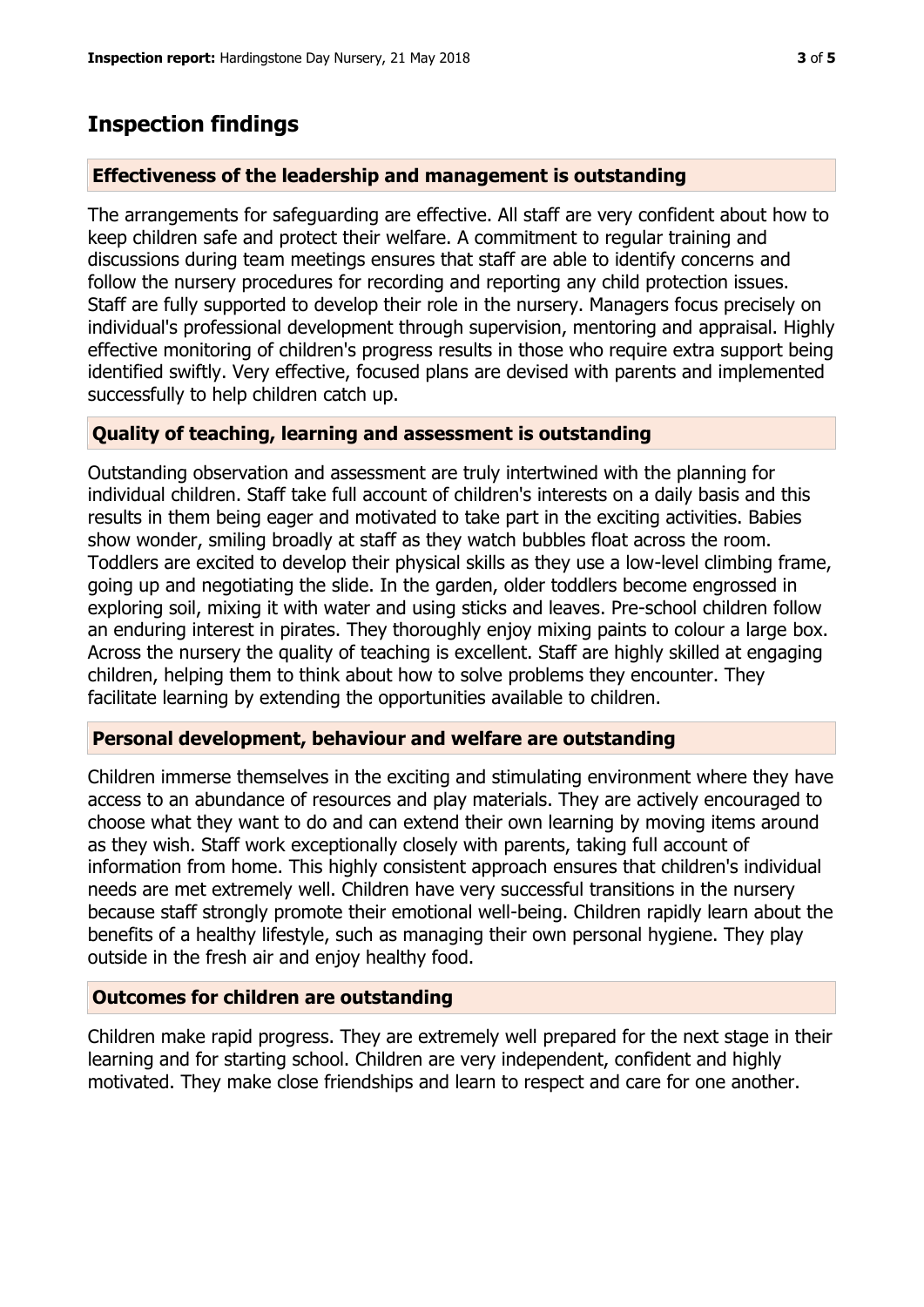# **Setting details**

| Unique reference number                             | EY500046                                                                             |  |
|-----------------------------------------------------|--------------------------------------------------------------------------------------|--|
| <b>Local authority</b>                              | Northamptonshire                                                                     |  |
| <b>Inspection number</b>                            | 1050799                                                                              |  |
| <b>Type of provision</b>                            | Full-time provision                                                                  |  |
| Day care type                                       | Childcare - Non-Domestic                                                             |  |
| <b>Registers</b>                                    | Early Years Register, Compulsory Childcare<br>Register, Voluntary Childcare Register |  |
| <b>Age range of children</b>                        | $0 - 4$                                                                              |  |
| <b>Total number of places</b>                       | 76                                                                                   |  |
| Number of children on roll                          | 124                                                                                  |  |
| Name of registered person                           | Hardingstone Day Nursery Ltd                                                         |  |
| <b>Registered person unique</b><br>reference number | RP901159                                                                             |  |
| <b>Date of previous inspection</b>                  | Not applicable                                                                       |  |
| <b>Telephone number</b>                             | 01604761731                                                                          |  |

Hardingstone Day Nursery registered in 2016 and is managed by a limited company. The nursery employs 25 members of childcare staff, of whom, 23 hold early years qualifications at levels 2 to 6, including one member of staff who holds early years professional status. The nursery opens from Monday to Friday, 51 weeks of the year from 7.30am to 6pm. The nursery provides funded early education for two-, three- and fouryear-old children.

This inspection was carried out by Ofsted under sections 49 and 50 of the Childcare Act 2006 on the quality and standards of provision that is registered on the Early Years Register. The registered person must ensure that this provision complies with the statutory framework for children's learning, development and care, known as the early years foundation stage.

Any complaints about the inspection or the report should be made following the procedures set out in the guidance 'Complaints procedure: raising concerns and making complaints about Ofsted', which is available from Ofsted's website: www.gov.uk/government/organisations/ofsted. If you would like Ofsted to send you a copy of the guidance, please telephone 0300 123 4234, or email enquiries@ofsted.gov.uk.